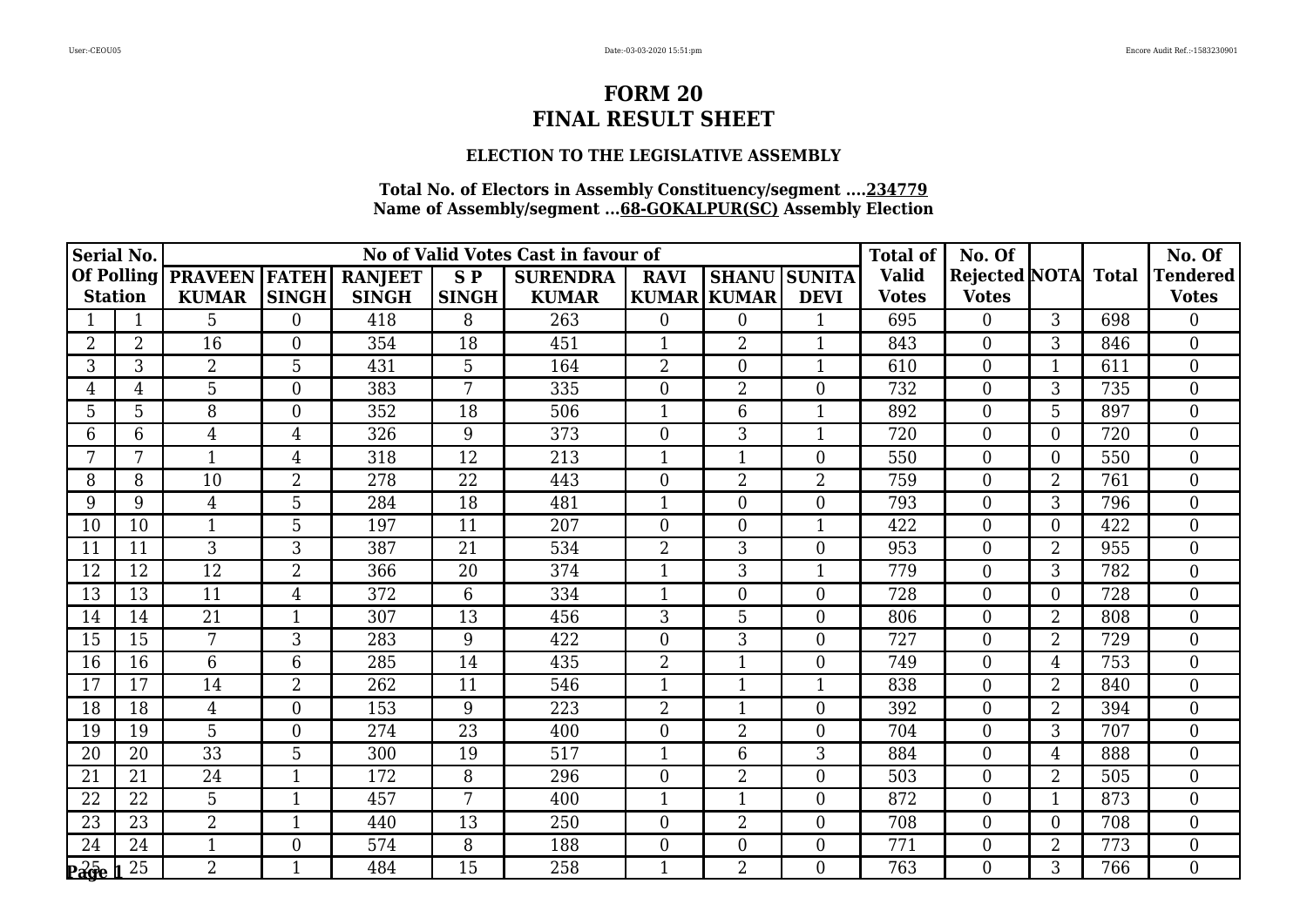### **ELECTION TO THE LEGISLATIVE ASSEMBLY**

| <b>Serial No.</b> |    |                |                |                | <b>Total of</b> | No. Of          |                  |                    | No. Of           |              |                     |                |      |                  |
|-------------------|----|----------------|----------------|----------------|-----------------|-----------------|------------------|--------------------|------------------|--------------|---------------------|----------------|------|------------------|
| <b>Of Polling</b> |    | <b>PRAVEEN</b> | <b>FATEH</b>   | <b>RANJEET</b> | <b>SP</b>       | <b>SURENDRA</b> | <b>RAVI</b>      | <b>SHANU</b>       | <b>SUNITA</b>    | <b>Valid</b> | Rejected NOTA Total |                |      | <b>Tendered</b>  |
| <b>Station</b>    |    | <b>KUMAR</b>   | <b>SINGH</b>   | <b>SINGH</b>   | <b>SINGH</b>    | <b>KUMAR</b>    |                  | <b>KUMAR KUMAR</b> | <b>DEVI</b>      | <b>Votes</b> | <b>Votes</b>        |                |      | <b>Votes</b>     |
| 26                | 26 | 2              | $\Omega$       | 689            | 21              | 303             | $\Omega$         |                    | $\Omega$         | 1016         | $\theta$            | $\mathbf{3}$   | 1019 | $\Omega$         |
| 27                | 27 | 4              | $\overline{2}$ | 601            | 11              | 225             | $\overline{2}$   |                    |                  | 847          | $\boldsymbol{0}$    | 4              | 851  | $\overline{0}$   |
| 28                | 28 | $\overline{2}$ | $\mathbf{1}$   | 388            | $\overline{4}$  | 178             | $\mathbf{1}$     | 1                  | $\mathbf 1$      | 576          | $\theta$            | $\overline{2}$ | 578  | $\theta$         |
| 29                | 29 | $\overline{2}$ | $\overline{0}$ | 332            | 4               | 143             | $\overline{0}$   | 0                  | $\overline{0}$   | 481          | $\boldsymbol{0}$    |                | 482  | $\overline{0}$   |
| 30                | 30 | $\mathbf{1}$   | $\overline{2}$ | 603            | 6               | 219             | $\overline{2}$   | 0                  | $\boldsymbol{0}$ | 833          | $\boldsymbol{0}$    | 7              | 840  | $\boldsymbol{0}$ |
| 31                | 31 | $\overline{4}$ | $\theta$       | 505            | 10              | 256             | $\mathbf{1}$     | $\mathbf{1}$       | $\mathbf{1}$     | 778          | $\overline{0}$      | $\overline{2}$ | 780  | $\theta$         |
| 32                | 32 | $\theta$       | $\theta$       | 549            | 11              | 189             |                  |                    | $\overline{0}$   | 751          | $\overline{0}$      | $\overline{2}$ | 753  | $\theta$         |
| 33                | 33 | $\overline{2}$ | 1              | 608            | 12              | 281             | $\overline{2}$   | 3                  |                  | 910          | $\boldsymbol{0}$    | $\overline{3}$ | 913  | $\overline{0}$   |
| 34                | 34 | $\overline{2}$ | $\mathbf{1}$   | 546            | 8               | 247             | $\overline{2}$   | $\mathbf{1}$       | $\mathbf{1}$     | 808          | $\theta$            | $\mathbf{1}$   | 809  | $\theta$         |
| 35                | 35 | $\overline{2}$ | 3              | 548            | 8               | 289             |                  |                    | $\overline{0}$   | 852          | $\overline{0}$      |                | 853  | $\theta$         |
| 36                | 36 | $\overline{4}$ | 1              | 370            | 19              | 155             | $\boldsymbol{0}$ | 3                  | $\overline{0}$   | 552          | $\boldsymbol{0}$    | $\Omega$       | 552  | $\boldsymbol{0}$ |
| 37                | 37 | 13             | 4              | 534            | 8               | 330             | $\theta$         | $\mathbf{1}$       | $\overline{0}$   | 890          | $\overline{0}$      | $\overline{2}$ | 892  | $\theta$         |
| 38                | 38 | 3              | $\overline{0}$ | 504            | 9               | 416             | $\overline{2}$   | $\overline{0}$     | $\overline{0}$   | 934          | $\overline{0}$      | $\overline{2}$ | 936  | $\overline{0}$   |
| 39                | 39 | $\overline{4}$ | $\overline{0}$ | 416            | $\overline{5}$  | 406             |                  |                    |                  | 834          | $\mathbf{0}$        | $\overline{2}$ | 836  | $\overline{0}$   |
| 40                | 40 | $\mathbf{1}$   | 1              | 614            | 6               | 312             | $\overline{2}$   | $\overline{2}$     | $\overline{0}$   | 938          | $\overline{0}$      | 1              | 939  | $\theta$         |
| 41                | 41 | 1              | $\theta$       | 703            | 11              | 185             | 1                | $\overline{2}$     | $\overline{0}$   | 903          | $\overline{0}$      | $\overline{2}$ | 905  | $\overline{0}$   |
| 42                | 42 | 4              | 3              | 614            | 5               | 330             | 5                | $\overline{0}$     | $\overline{0}$   | 961          | $\mathbf{0}$        | $\overline{2}$ | 963  | $\overline{0}$   |
| 43                | 43 | 3              | $\overline{0}$ | 479            | 5               | 264             | $\overline{0}$   | 4                  | $\overline{0}$   | 755          | $\boldsymbol{0}$    | $\overline{2}$ | 757  | $\overline{0}$   |
| 44                | 44 | 3              | 5              | 496            | 15              | 374             | $\Omega$         | $\overline{4}$     | $\overline{0}$   | 897          | $\boldsymbol{0}$    | 3              | 900  | $\overline{0}$   |
| 45                | 45 | 11             | 3              | 501            | 15              | 435             | 5                | 3                  | $\overline{2}$   | 975          | $\overline{0}$      | 3              | 978  | $\overline{0}$   |
| 46                | 46 | 11             | $\overline{2}$ | 576            | 14              | 302             | $\overline{0}$   |                    | $\overline{0}$   | 906          | $\overline{0}$      | $\overline{4}$ | 910  | $\overline{0}$   |
| 47                | 47 | $\overline{0}$ | $\theta$       | 295            | 3               | 126             | $\overline{0}$   | 1                  | $\overline{0}$   | 425          | $\boldsymbol{0}$    | 0              | 425  | $\overline{0}$   |
| 48                | 48 | $\mathbf{1}$   | $\overline{2}$ | 168            | 5               | 706             | 3                | $\mathbf{1}$       | $\overline{0}$   | 886          | $\overline{0}$      | 0              | 886  | $\theta$         |
| 49                | 49 | $\overline{0}$ | $\theta$       | 233            | 14              | 701             |                  |                    | $\overline{0}$   | 950          | $\mathbf{0}$        | $\Omega$       | 950  | $\overline{0}$   |
| <b>Page</b>       | 50 | $\overline{2}$ | $\theta$       | 355            | 9               | 414             | 3                |                    | $\overline{0}$   | 784          | $\overline{0}$      | 0              | 784  | $\overline{0}$   |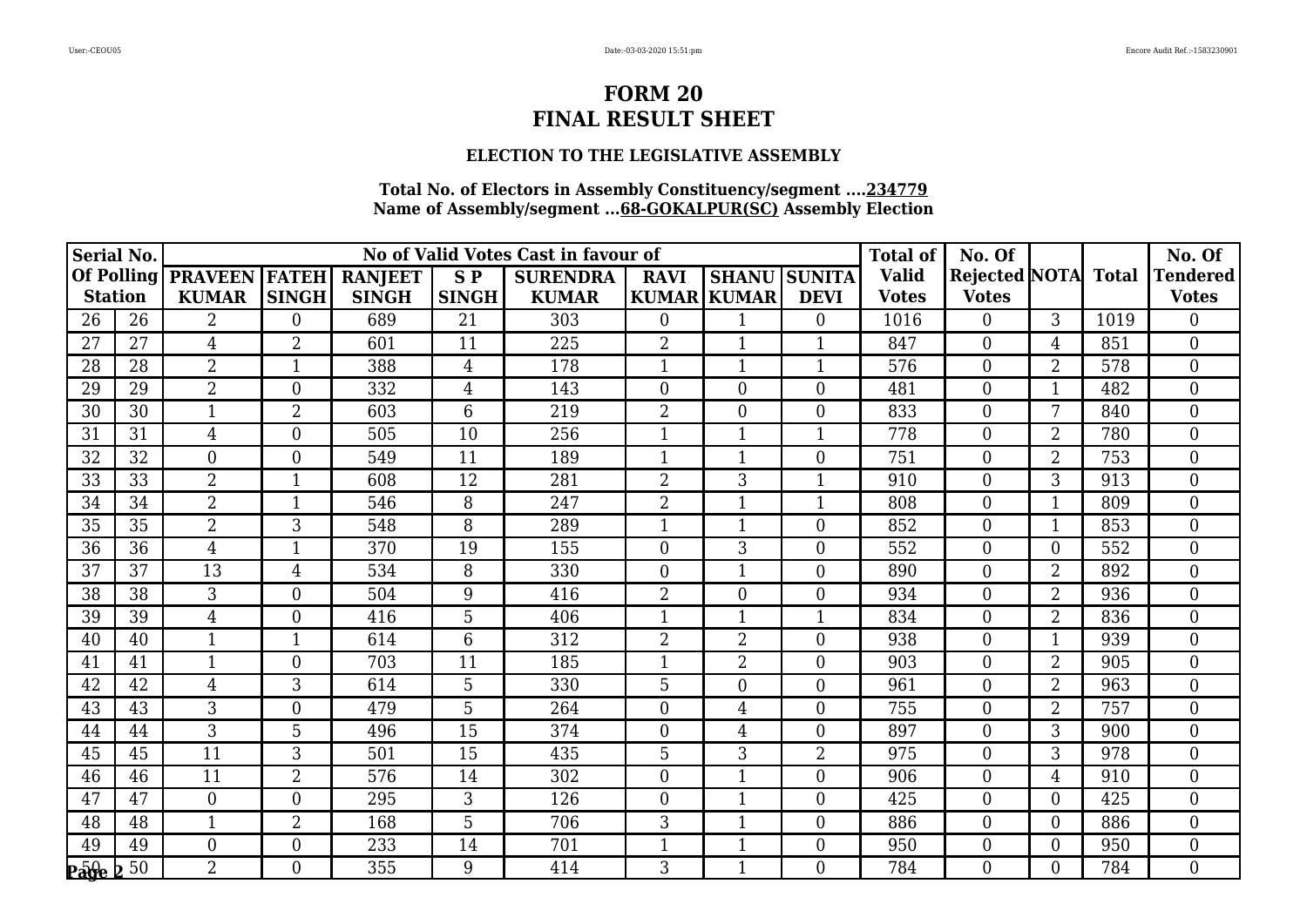### **ELECTION TO THE LEGISLATIVE ASSEMBLY**

| <b>Serial No.</b>        |    |                 |                  |                |                | No of Valid Votes Cast in favour of |                |                    |                  | <b>Total of</b> | No. Of              |                |      | No. Of           |
|--------------------------|----|-----------------|------------------|----------------|----------------|-------------------------------------|----------------|--------------------|------------------|-----------------|---------------------|----------------|------|------------------|
| <b>Of Polling</b>        |    | <b>PRAVEEN</b>  | <b>FATEH</b>     | <b>RANJEET</b> | <b>SP</b>      | <b>SURENDRA</b>                     | <b>RAVI</b>    | <b>SHANU</b>       | <b>SUNITA</b>    | <b>Valid</b>    | Rejected NOTA Total |                |      | <b>Tendered</b>  |
| <b>Station</b>           |    | <b>KUMAR</b>    | <b>SINGH</b>     | <b>SINGH</b>   | <b>SINGH</b>   | <b>KUMAR</b>                        |                | <b>KUMAR KUMAR</b> | <b>DEVI</b>      | <b>Votes</b>    | <b>Votes</b>        |                |      | <b>Votes</b>     |
| 51                       | 51 | 7               | $\Omega$         | 237            | 7              | 412                                 |                | 6                  | $\overline{2}$   | 672             | $\theta$            | $\mathbf{1}$   | 673  | $\Omega$         |
| 52                       | 52 | $\mathbf{1}$    | $\overline{0}$   | 262            | 8              | 608                                 | $\overline{2}$ | 3                  |                  | 885             | $\mathbf{0}$        | 0              | 885  | $\overline{0}$   |
| 53                       | 53 | 11              | $\mathbf{1}$     | 120            | 14             | 560                                 | $\mathbf{1}$   | $\mathbf{1}$       | $\Omega$         | 708             | $\theta$            | $\overline{2}$ | 710  | $\theta$         |
| 54                       | 54 | $\overline{0}$  | $\overline{0}$   | 10             | 9              | 885                                 | $\overline{2}$ | $\overline{0}$     | $\overline{0}$   | 906             | $\overline{0}$      | 0              | 906  | $\overline{0}$   |
| 55                       | 55 | $\overline{0}$  | $\boldsymbol{0}$ | 10             | 3              | 975                                 |                | 3                  | $\boldsymbol{0}$ | 992             | $\mathbf{0}$        | 3              | 995  | $\boldsymbol{0}$ |
| 56                       | 56 | 3               | 4                | 5              | 10             | 717                                 | 5              | $\overline{0}$     | $\mathbf{1}$     | 745             | $\overline{0}$      | $\mathbf{1}$   | 746  | $\theta$         |
| 57                       | 57 | $\overline{0}$  | $\theta$         | 29             | 7              | 900                                 |                |                    | $\overline{0}$   | 938             | $\overline{0}$      | 0              | 938  | $\theta$         |
| 58                       | 58 | 3               | $\overline{2}$   | $\overline{4}$ | 6              | 927                                 |                | 5                  | $\overline{0}$   | 948             | $\mathbf{0}$        | 1              | 949  | $\overline{0}$   |
| 59                       | 59 | $7\phantom{.0}$ | $\overline{4}$   | 7              | 8              | 925                                 | 3              | $\mathbf{1}$       | $\Omega$         | 955             | $\theta$            | $\Omega$       | 955  | $\theta$         |
| 60                       | 60 | $\mathbf{1}$    | -1               | 273            | 4              | 104                                 |                | 2                  | $\overline{0}$   | 386             | $\overline{0}$      |                | 387  | $\theta$         |
| 61                       | 61 | 61              | 4                | 146            | 9              | 419                                 | 3              | 8                  | $\overline{2}$   | 652             | $\boldsymbol{0}$    | 3              | 655  | $\boldsymbol{0}$ |
| 62                       | 62 | 41              | $\theta$         | 171            | 13             | 289                                 | 4              | $\overline{2}$     | $\overline{0}$   | 520             | $\overline{0}$      | $\overline{0}$ | 520  | $\theta$         |
| 63                       | 63 | 35              | 3                | 404            | 13             | 433                                 | $\theta$       | 3                  | 3                | 894             | $\overline{0}$      | $\overline{2}$ | 896  | $\overline{0}$   |
| 64                       | 64 | 10              | $\overline{2}$   | 124            | $\overline{4}$ | 268                                 |                | 5                  | $\overline{0}$   | 414             | $\overline{0}$      | 3              | 417  | $\overline{0}$   |
| 65                       | 65 | 24              | $\theta$         | 388            | $\overline{2}$ | 376                                 | 6              | 5                  | $\Omega$         | 801             | $\overline{0}$      | 3              | 804  | $\theta$         |
| 66                       | 66 | 38              | $\mathbf{1}$     | 255            | $\overline{2}$ | 419                                 | 1              | $\overline{2}$     | $\overline{0}$   | 718             | $\overline{0}$      | 0              | 718  | $\overline{0}$   |
| 67                       | 67 | $\overline{17}$ | $\mathbf{1}$     | 257            | 3              | 444                                 |                | 8                  | $\overline{0}$   | 731             | $\overline{0}$      | $\mathbf{1}$   | 732  | $\overline{0}$   |
| 68                       | 68 | 10              | $\overline{2}$   | 123            | $\overline{2}$ | 202                                 | $\overline{2}$ | 3                  |                  | 345             | $\overline{0}$      | $\overline{0}$ | 345  | $\theta$         |
| 69                       | 69 | 26              | $\overline{2}$   | 444            | 13             | 494                                 | 4              | 6                  | $\overline{0}$   | 989             | $\boldsymbol{0}$    | 4              | 993  | $\overline{0}$   |
| 70                       | 70 | 44              | $\mathbf{1}$     | 288            | 12             | 462                                 | $\mathbf{1}$   | 3                  |                  | 812             | $\overline{0}$      | 1              | 813  | $\overline{0}$   |
| 71                       | 71 | 34              | 3                | 443            | 9              | 537                                 | $\overline{2}$ | 4                  |                  | 1033            | $\overline{0}$      | 3              | 1036 | $\overline{0}$   |
| 72                       | 72 | 20              | $\overline{0}$   | 275            | 6              | 284                                 | $\overline{2}$ | $\overline{2}$     | $\overline{0}$   | 589             | $\mathbf{0}$        | $\overline{2}$ | 591  | $\overline{0}$   |
| 73                       | 73 | 15              | $\mathbf{1}$     | 228            | 24             | 266                                 | $\theta$       | 3                  | $\overline{0}$   | 537             | $\overline{0}$      | 1              | 538  | $\theta$         |
| 74                       | 74 | 19              | 1                | 237            | 11             | 223                                 | $\overline{0}$ |                    | $\Omega$         | 492             | $\boldsymbol{0}$    | $\Omega$       | 492  | $\overline{0}$   |
| $P\vec{age}$ $B\vec{75}$ |    | $\overline{26}$ |                  | 64             | 8              | 600                                 |                | $\overline{2}$     | $\overline{0}$   | 702             | $\overline{0}$      | $\overline{2}$ | 704  | $\overline{0}$   |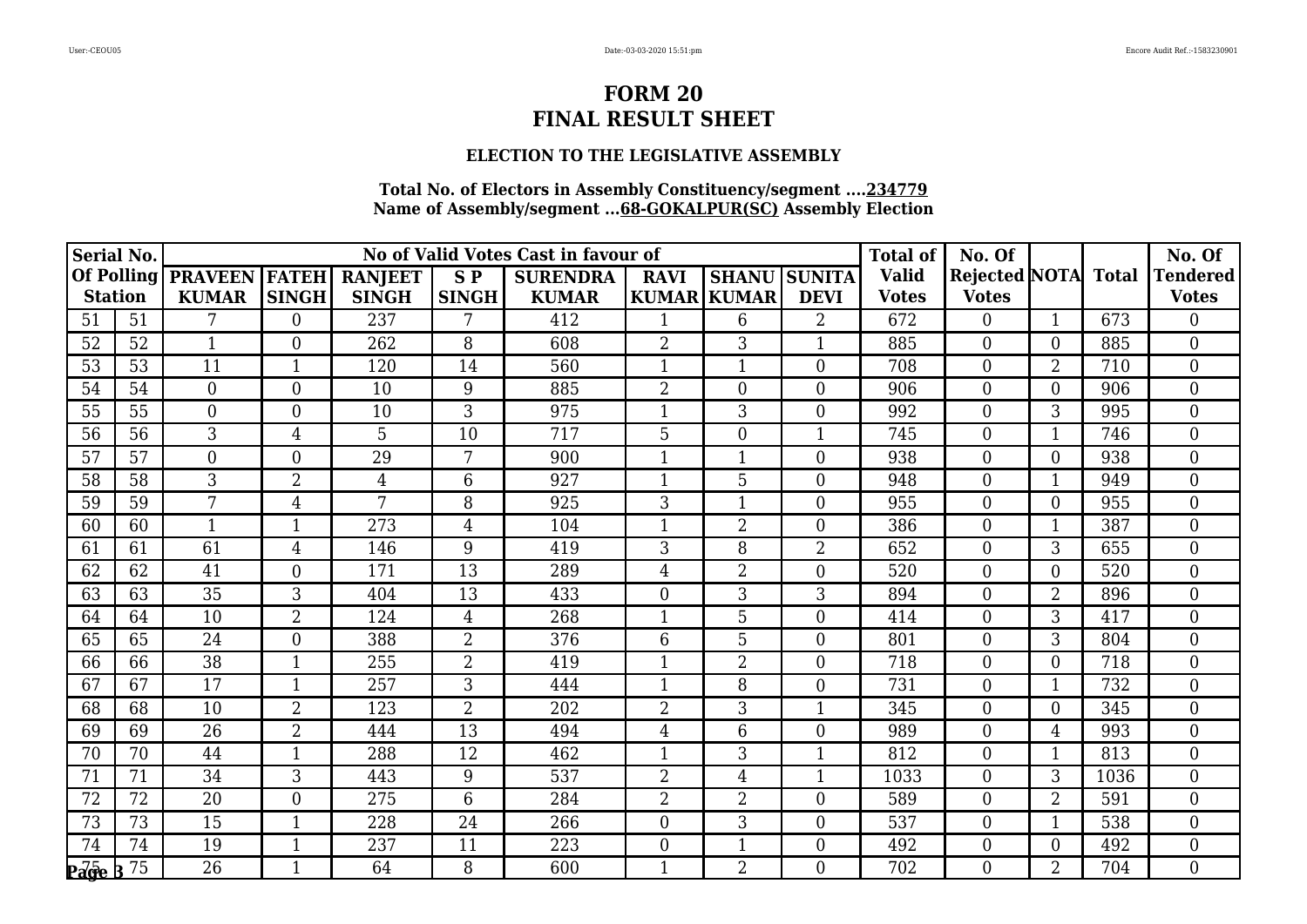### **ELECTION TO THE LEGISLATIVE ASSEMBLY**

| <b>Serial No.</b> |                   |                 |                |                |                 | No of Valid Votes Cast in favour of |                  |                     |                | <b>Total of</b> | No. Of                     |                |      | No. Of           |
|-------------------|-------------------|-----------------|----------------|----------------|-----------------|-------------------------------------|------------------|---------------------|----------------|-----------------|----------------------------|----------------|------|------------------|
|                   | <b>Of Polling</b> | <b>PRAVEEN</b>  | <b>FATEH</b>   | <b>RANJEET</b> | $S\,P$          | <b>SURENDRA</b>                     | <b>RAVI</b>      | <b>SHANU SUNITA</b> |                | <b>Valid</b>    | <b>Rejected NOTA</b> Total |                |      | <b>Tendered</b>  |
| <b>Station</b>    |                   | <b>KUMAR</b>    | <b>SINGH</b>   | <b>SINGH</b>   | <b>SINGH</b>    | <b>KUMAR</b>                        |                  | <b>KUMAR KUMAR</b>  | <b>DEVI</b>    | <b>Votes</b>    | <b>Votes</b>               |                |      | <b>Votes</b>     |
| 76                | 76                | 14              |                | 85             | 8               | 307                                 |                  | $\overline{2}$      | $\Omega$       | 418             | $\theta$                   | 0              | 418  | $\Omega$         |
| 77                | 77                | 27              | $\overline{2}$ | 225            | 18              | 783                                 | $\overline{2}$   | 10                  | $\overline{0}$ | 1067            | $\boldsymbol{0}$           | 4              | 1071 | $\overline{0}$   |
| 78                | 78                | 17              | $\mathbf{1}$   | 366            | 7               | 553                                 | $\overline{2}$   | 5                   | $\overline{0}$ | 951             | $\overline{0}$             | 3              | 954  | $\theta$         |
| 79                | 79                | 20              | $\overline{2}$ | 333            | 12              | 574                                 | $\overline{2}$   | 6                   | $\overline{0}$ | 949             | $\boldsymbol{0}$           |                | 950  | $\overline{0}$   |
| 80                | 80                | 45              | $\overline{2}$ | 234            | 23              | 437                                 | $\mathbf{1}$     | 3                   | $\overline{0}$ | 745             | $\boldsymbol{0}$           | $\overline{2}$ | 747  | $\overline{0}$   |
| 81                | 81                | 47              | 4              | 217            | 6               | 453                                 | $\overline{2}$   | $\overline{2}$      | 1              | 732             | $\theta$                   | 4              | 736  | $\theta$         |
| 82                | 82                | 103             | 1              | 111            | 8               | 753                                 | 6                |                     |                | 984             | $\overline{0}$             |                | 985  | $\theta$         |
| 83                | 83                | 37              | 5              | 99             | 5               | 367                                 | $\boldsymbol{0}$ | 25                  |                | 539             | $\boldsymbol{0}$           |                | 540  | $\mathbf{0}$     |
| 84                | 84                | $\overline{21}$ | 6              | 174            | 6               | 397                                 | $\overline{0}$   | 10                  | $\mathbf{1}$   | 615             | $\overline{0}$             | $\mathbf{1}$   | 616  | $\overline{0}$   |
| 85                | 85                | 30              | $\mathbf{1}$   | 307            | 11              | 434                                 | 1                | $\overline{0}$      | $\overline{0}$ | 784             | $\overline{0}$             | 3              | 787  | $\theta$         |
| 86                | 86                | $\overline{2}$  | $\overline{0}$ | 489            | 9               | 168                                 | $\boldsymbol{0}$ | 0                   | $\overline{0}$ | 668             | $\boldsymbol{0}$           | $\mathbf{1}$   | 669  | $\overline{0}$   |
| 87                | 87                | $\overline{4}$  | $\Omega$       | 299            | $\overline{0}$  | 134                                 | $\mathbf{1}$     | $\mathbf{1}$        | $\overline{0}$ | 439             | $\overline{0}$             | $\Omega$       | 439  | $\overline{0}$   |
| 88                | 88                | 5               | 5              | 331            | 6               | 149                                 | $\overline{0}$   | 3                   | $\overline{0}$ | 499             | $\boldsymbol{0}$           | $\mathbf{1}$   | 500  | $\overline{0}$   |
| 89                | 89                | $\overline{8}$  | 3              | 445            | $\overline{7}$  | 198                                 | $\overline{0}$   | $\mathbf{1}$        | $\overline{0}$ | 662             | $\overline{0}$             | $\overline{2}$ | 664  | $\overline{0}$   |
| 90                | 90                | 55              | $\overline{0}$ | 216            | 15              | 465                                 | $\mathbf{1}$     | 3                   |                | 756             | $\overline{0}$             | $\overline{2}$ | 758  | $\overline{0}$   |
| 91                | 91                | 26              | $\theta$       | 119            | 9               | 406                                 | $\theta$         | 3                   | $\overline{0}$ | 563             | $\boldsymbol{0}$           | $\overline{2}$ | 565  | $\overline{0}$   |
| 92                | 92                | 20              | $\overline{0}$ | 93             | 7               | 463                                 | 3                | 3                   |                | 590             | $\overline{0}$             | $\overline{0}$ | 590  | $\overline{0}$   |
| 93                | 93                | 11              | 5              | 106            | 14              | 555                                 | $\overline{0}$   | $\overline{2}$      | $\overline{0}$ | 693             | $\overline{0}$             | $\overline{0}$ | 693  | $\mathbf{0}$     |
| 94                | 94                | $\overline{16}$ | 7              | 187            | 12              | 643                                 | $\theta$         | $\mathbf{1}$        | $\overline{0}$ | 866             | $\mathbf{0}$               | 4              | 870  | $\overline{0}$   |
| 95                | 95                | $\overline{52}$ | 6              | 134            | 12              | 657                                 | $\overline{2}$   | 7                   |                | 871             | $\overline{0}$             | $\overline{2}$ | 873  | $\theta$         |
| 96                | 96                | 17              | $\overline{0}$ | 80             | 12              | 583                                 | $\overline{2}$   | 7                   | $\overline{0}$ | 701             | $\boldsymbol{0}$           | 1              | 702  | $\mathbf{0}$     |
| 97                | 97                | 23              | $\overline{4}$ | 71             | 3               | 429                                 |                  | 3                   |                | 535             | $\mathbf{0}$               | $\overline{2}$ | 537  | $\boldsymbol{0}$ |
| 98                | 98                | 17              | $\mathbf{1}$   | 265            | $\overline{11}$ | 407                                 | $\overline{2}$   | $\overline{4}$      | $\overline{0}$ | 707             | $\overline{0}$             | 3              | 710  | $\theta$         |
| 99                | 99                | 5               | 1              | 202            | 9               | 357                                 | $\overline{0}$   | 4                   | $\overline{0}$ | 578             | $\boldsymbol{0}$           | 3              | 581  | $\mathbf{0}$     |
| <b>Page</b>       | 4100              | $\overline{13}$ |                | 235            | 7               | 278                                 | $\overline{2}$   | $\overline{0}$      | $\overline{0}$ | 536             | $\overline{0}$             | 0              | 536  | $\overline{0}$   |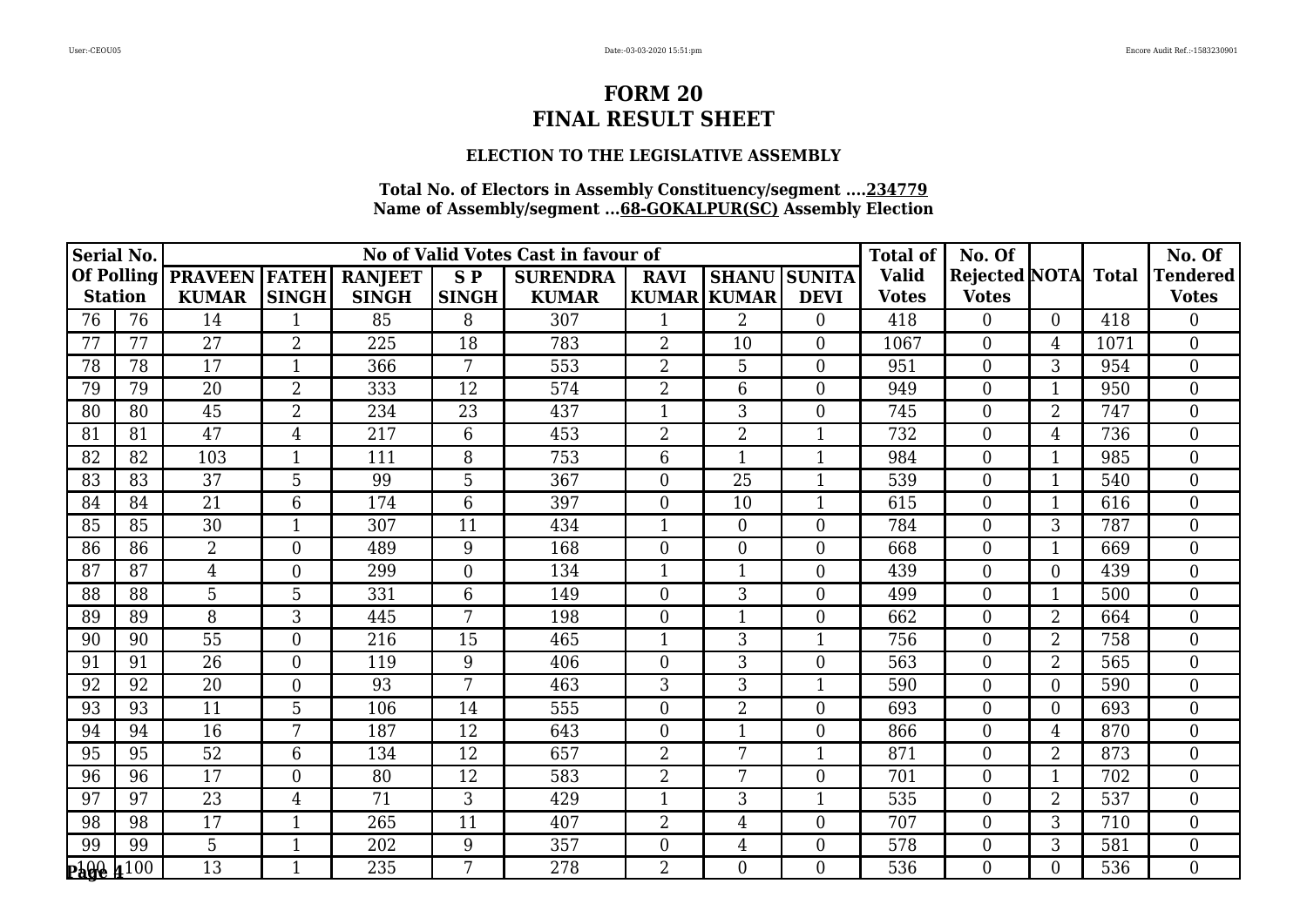### **ELECTION TO THE LEGISLATIVE ASSEMBLY**

| <b>Serial No.</b> |     |                 |                  |                |                 | No of Valid Votes Cast in favour of |                |                    | <b>Total of</b>     | No. Of       |                            |                | No. Of |                  |
|-------------------|-----|-----------------|------------------|----------------|-----------------|-------------------------------------|----------------|--------------------|---------------------|--------------|----------------------------|----------------|--------|------------------|
| <b>Of Polling</b> |     | <b>PRAVEEN</b>  | <b> FATEH </b>   | <b>RANJEET</b> | SP <sub></sub>  | <b>SURENDRA</b>                     | <b>RAVI</b>    |                    | <b>SHANU SUNITA</b> | <b>Valid</b> | <b>Rejected NOTA</b> Total |                |        | <b>Tendered</b>  |
| <b>Station</b>    |     | <b>KUMAR</b>    | <b>SINGH</b>     | <b>SINGH</b>   | <b>SINGH</b>    | <b>KUMAR</b>                        |                | <b>KUMAR KUMAR</b> | <b>DEVI</b>         | <b>Votes</b> | <b>Votes</b>               |                |        | <b>Votes</b>     |
| 101               | 101 | 20              | $\overline{0}$   | 222            | 20              | 741                                 | 3              | $\overline{2}$     | $\Omega$            | 1008         | $\overline{0}$             | 3 <sup>1</sup> | 1011   | $\theta$         |
| 102               | 102 | 10              | $\mathfrak{Z}$   | 42             | 3               | 422                                 | $\overline{0}$ | 3                  | $\overline{0}$      | 483          | $\boldsymbol{0}$           | 0              | 483    | $\overline{0}$   |
| 103               | 103 | 17              | $\overline{0}$   | 147            | 15              | 713                                 | 7              | $\overline{2}$     | $\mathbf{1}$        | 902          | $\overline{0}$             | $\mathbf 1$    | 903    | $\theta$         |
| 104               | 104 | 13              | 1                | 91             | 3               | 510                                 |                | 6                  | $\overline{0}$      | 625          | $\boldsymbol{0}$           | $\overline{2}$ | 627    | $\mathbf{0}$     |
| 105               | 105 | 13              | $\boldsymbol{0}$ | 124            | 8               | 594                                 | $\mathbf{1}$   | 4                  | $\overline{0}$      | 744          | $\boldsymbol{0}$           | $\overline{2}$ | 746    | $\boldsymbol{0}$ |
| 106               | 106 | 10              | $\overline{0}$   | 116            | 11              | 431                                 | $\overline{0}$ | 3                  | $\mathbf{1}$        | 572          | $\overline{0}$             | $\mathbf{1}$   | 573    | $\theta$         |
| 107               | 107 | 19              | $\overline{0}$   | 191            | 13              | 744                                 | $\overline{2}$ | 8                  | $\overline{0}$      | 977          | $\overline{0}$             | $\overline{0}$ | 977    | $\theta$         |
| 108               | 108 | 11              | $\boldsymbol{0}$ | 210            | 7               | 436                                 | $\overline{0}$ | $\overline{2}$     | 1                   | 667          | $\boldsymbol{0}$           | 4              | 671    | $\overline{0}$   |
| 109               | 109 | 28              | 3                | 227            | 11              | 583                                 | $\overline{0}$ | 3                  | $\mathbf{1}$        | 856          | $\overline{0}$             | $\overline{4}$ | 860    | $\theta$         |
| 110               | 110 | 16              | 1                | 182            | 7               | 470                                 |                | 6                  | 3                   | 686          | $\overline{0}$             | 0              | 686    | $\theta$         |
| 111               | 111 | 10              | 3                | 87             | 6               | 440                                 | $\overline{0}$ |                    | $\overline{0}$      | 547          | $\boldsymbol{0}$           | 3              | 550    | $\overline{0}$   |
| 112               | 112 | 11              | $\mathbf{0}$     | 280            | 12              | 567                                 | $\mathbf{1}$   | 3                  | $\overline{0}$      | 874          | $\overline{0}$             | $\overline{0}$ | 874    | $\theta$         |
| 113               | 113 | 15              | 3                | 367            | 14              | 436                                 | $\overline{0}$ |                    | $\overline{3}$      | 839          | $\boldsymbol{0}$           | $\overline{0}$ | 839    | $\theta$         |
| 114               | 114 | $\overline{9}$  | $\overline{2}$   | 361            | 5               | 156                                 | $\overline{0}$ | $\theta$           | $\mathbf{1}$        | 534          | $\boldsymbol{0}$           | $\mathbf 1$    | 535    | $\overline{0}$   |
| 115               | 115 | $\overline{14}$ | 8                | 456            | 6               | 365                                 | $\overline{0}$ | $\overline{2}$     | $\overline{0}$      | 851          | $\overline{0}$             | $\overline{2}$ | 853    | $\theta$         |
| 116               | 116 | 10              | $\overline{4}$   | 400            | 9               | 273                                 | 3              |                    | $\Omega$            | 700          | $\overline{0}$             | 3              | 703    | $\overline{0}$   |
| 117               | 117 | $\overline{15}$ | $\mathbf{0}$     | 354            | 13              | 235                                 | $\overline{0}$ |                    | $\mathbf{1}$        | 619          | $\boldsymbol{0}$           | $\overline{0}$ | 619    | $\overline{0}$   |
| 118               | 118 | 10              | 1                | 427            | 10              | 423                                 | $\overline{0}$ | 3                  | $\overline{2}$      | 876          | $\boldsymbol{0}$           | 3              | 879    | $\theta$         |
| 119               | 119 | $\overline{15}$ | $\mathbf{0}$     | 208            | 5               | 481                                 | $\mathbf{1}$   | 7                  | $\mathbf{1}$        | 718          | $\boldsymbol{0}$           | 3              | 721    | $\overline{0}$   |
| 120               | 120 | 20              | $\overline{1}$   | 474            | $\overline{24}$ | 462                                 | $\mathbf{1}$   | 6                  | 2                   | 990          | $\boldsymbol{0}$           | 7              | 997    | $\theta$         |
| 121               | 121 | 17              | $\overline{0}$   | 370            | 14              | 410                                 | 3              | 9                  | 3                   | 826          | $\overline{0}$             | 6              | 832    | $\overline{0}$   |
| 122               | 122 | $\overline{3}$  | $\mathbf{1}$     | 521            | 49              | 404                                 | $\overline{2}$ | $\overline{4}$     | $\overline{0}$      | 984          | $\boldsymbol{0}$           | $\mathbf{1}$   | 985    | $\overline{0}$   |
| 123               | 123 | $\overline{31}$ | $\mathbf{1}$     | 243            | 17              | 502                                 | $\overline{2}$ | 3                  | $\mathbf{1}$        | 800          | $\overline{0}$             | $\mathbf{1}$   | 801    | $\theta$         |
| 124               | 124 | 26              | $\overline{2}$   | 336            | 8               | 526                                 | $\overline{2}$ | 9                  | $\Omega$            | 909          | $\boldsymbol{0}$           | 7              | 916    | $\overline{0}$   |
| $P_4^2 + 125$     |     | $\overline{6}$  | $\overline{0}$   | 404            | 5               | 294                                 | $\overline{0}$ |                    | $\Omega$            | 710          | $\overline{0}$             |                | 711    | $\overline{0}$   |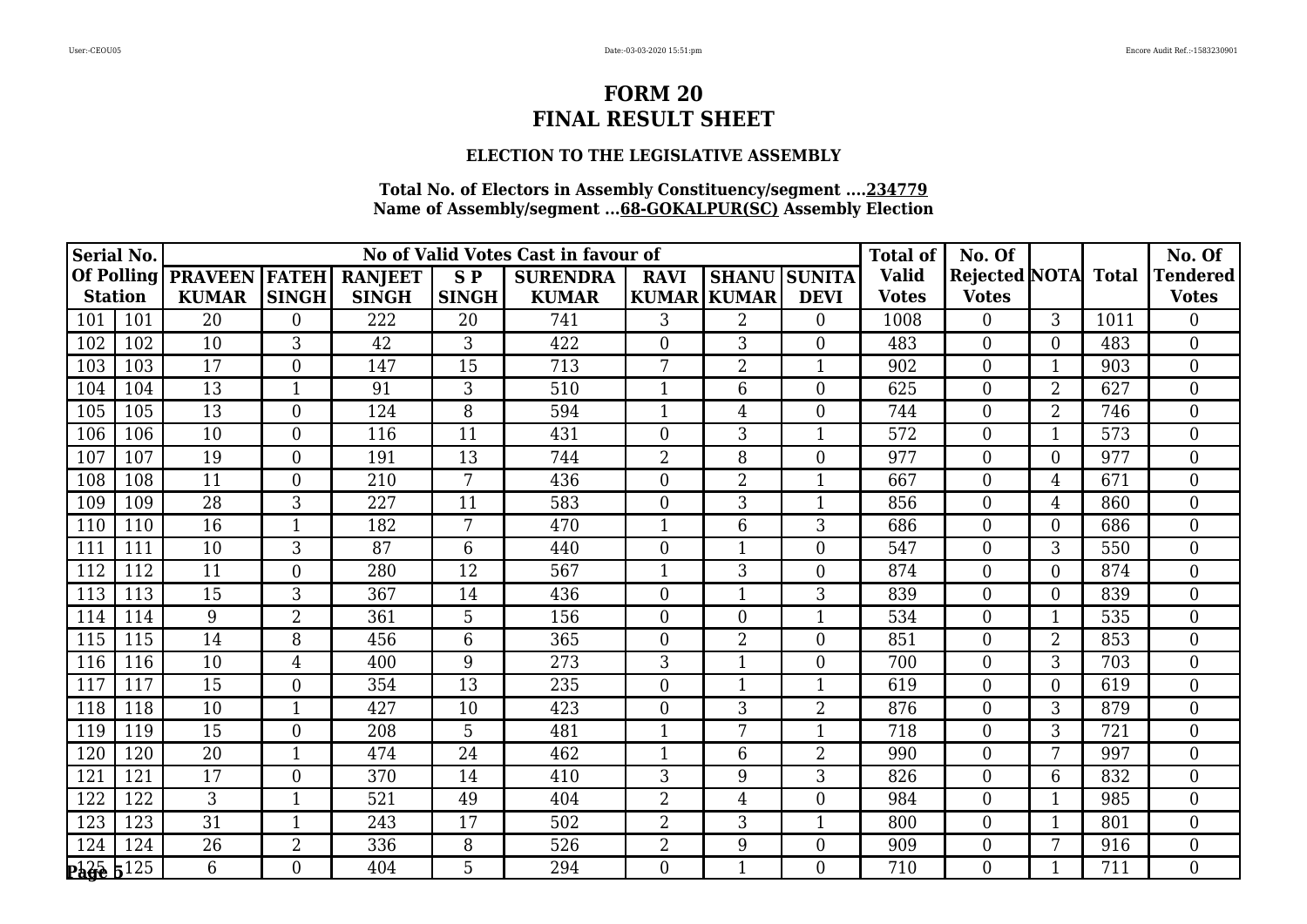### **ELECTION TO THE LEGISLATIVE ASSEMBLY**

| <b>Serial No.</b>      |     |                 |                |                |                | No of Valid Votes Cast in favour of |                |                    | <b>Total of</b>     | No. Of       |                            |                | No. Of |                  |
|------------------------|-----|-----------------|----------------|----------------|----------------|-------------------------------------|----------------|--------------------|---------------------|--------------|----------------------------|----------------|--------|------------------|
| <b>Of Polling</b>      |     | <b>PRAVEEN</b>  | <b>IFATEHI</b> | <b>RANJEET</b> | SP <sub></sub> | <b>SURENDRA</b>                     | <b>RAVI</b>    |                    | <b>SHANU SUNITA</b> | <b>Valid</b> | <b>Rejected NOTA</b> Total |                |        | <b>Tendered</b>  |
| <b>Station</b>         |     | <b>KUMAR</b>    | <b>SINGH</b>   | <b>SINGH</b>   | <b>SINGH</b>   | <b>KUMAR</b>                        |                | <b>KUMAR KUMAR</b> | <b>DEVI</b>         | <b>Votes</b> | <b>Votes</b>               |                |        | <b>Votes</b>     |
| 126                    | 126 | 24              | 1              | 328            | 6              | 455                                 | $\overline{2}$ |                    | $\mathbf{1}$        | 818          | $\overline{0}$             |                | 819    | $\theta$         |
| 127                    | 127 | 7               | $\mathbf{0}$   | 86             | $\theta$       | 202                                 | $\overline{0}$ | $\overline{2}$     | $\overline{0}$      | 297          | $\boldsymbol{0}$           | 0              | 297    | $\overline{0}$   |
| 128                    | 128 | 15              | $\mathbf{1}$   | 417            | 12             | 327                                 | $\overline{2}$ | $\overline{2}$     | $\mathbf{1}$        | 777          | $\overline{0}$             | 1              | 778    | $\theta$         |
| 129                    | 129 | 14              | 1              | 466            | 15             | 367                                 | 3              | 8                  | $\overline{0}$      | 874          | $\boldsymbol{0}$           | 1              | 875    | $\overline{0}$   |
| 130                    | 130 | $\overline{7}$  | $\overline{2}$ | 439            | 8              | 440                                 | 5              | 4                  | 4                   | 909          | $\boldsymbol{0}$           | -1             | 910    | $\boldsymbol{0}$ |
| 131                    | 131 | 29              | $\mathbf{1}$   | 354            | 10             | 388                                 | $\overline{4}$ | $\overline{0}$     | $\overline{0}$      | 786          | $\overline{0}$             | $\overline{2}$ | 788    | $\theta$         |
| 132                    | 132 | 33              | 4              | 296            | 6              | 331                                 | $\overline{0}$ | 5                  | 2                   | 677          | $\boldsymbol{0}$           | $\overline{2}$ | 679    | $\theta$         |
| 133                    | 133 | 15              | $\overline{2}$ | 332            | 16             | 348                                 |                |                    | 3                   | 718          | $\boldsymbol{0}$           | 1              | 719    | $\overline{0}$   |
| 134                    | 134 | 19              | $\mathbf{1}$   | 339            | 7              | 268                                 | $\overline{2}$ | $\overline{2}$     | $\mathbf{1}$        | 639          | $\overline{0}$             | $\overline{2}$ | 641    | $\theta$         |
| 135                    | 135 | 40              | 7              | 438            | 6              | 584                                 | 4              | 6                  | 4                   | 1089         | $\overline{0}$             | 4              | 1093   | $\theta$         |
| 136                    | 136 | 6               | $\overline{2}$ | 274            | 10             | 179                                 | $\overline{0}$ |                    | $\overline{0}$      | 472          | $\boldsymbol{0}$           | $\overline{0}$ | 472    | $\overline{0}$   |
| 137                    | 137 | 64              | $\mathbf{1}$   | 278            | 14             | 268                                 | $\mathbf{1}$   | $\overline{2}$     | $\mathbf{1}$        | 629          | $\overline{0}$             | $\overline{0}$ | 629    | $\theta$         |
| 138                    | 138 | 80              | $\mathbf{1}$   | 314            | 11             | 315                                 | $\overline{2}$ | $\overline{2}$     |                     | 726          | $\boldsymbol{0}$           |                | 727    | $\theta$         |
| 139                    | 139 | $\overline{15}$ | 7              | 321            | 11             | 343                                 | $\overline{2}$ | 3                  | 1                   | 703          | $\boldsymbol{0}$           | $\overline{2}$ | 705    | $\overline{0}$   |
| 140                    | 140 | $\overline{21}$ | $\overline{0}$ | 266            | 13             | 480                                 | 3              | 3                  | $\overline{0}$      | 786          | $\overline{0}$             | 5              | 791    | $\theta$         |
| 141                    | 141 | 22              | $\overline{2}$ | 251            | 7              | 224                                 | $\mathbf{1}$   |                    | $\Omega$            | 508          | $\overline{0}$             | 0              | 508    | $\overline{0}$   |
| 142                    | 142 | 26              | $\mathbf{1}$   | 451            | 3              | 279                                 | $\mathbf{1}$   | 3                  | $\overline{0}$      | 764          | $\boldsymbol{0}$           | 1              | 765    | $\overline{0}$   |
| 143                    | 143 | 59              | 4              | 468            | 10             | 305                                 |                | $\overline{0}$     | $\overline{0}$      | 847          | $\boldsymbol{0}$           | 8              | 855    | $\theta$         |
| 144                    | 144 | 37              | $\overline{2}$ | 547            | 12             | 261                                 | 3              | 4                  | 2                   | 868          | $\boldsymbol{0}$           | 0              | 868    | $\overline{0}$   |
| 145                    | 145 | 16              | $\overline{1}$ | 390            | 15             | 212                                 | $\mathbf{1}$   | $\overline{0}$     | $\overline{0}$      | 635          | $\boldsymbol{0}$           | $\mathbf 1$    | 636    | $\overline{0}$   |
| 146                    | 146 | 5               | $\overline{0}$ | 339            | 10             | 164                                 | $\overline{0}$ | $\overline{2}$     | $\overline{0}$      | 520          | $\overline{0}$             | $\overline{0}$ | 520    | $\overline{0}$   |
| 147                    | 147 | 10              | $\overline{4}$ | 530            | 14             | 271                                 | $\mathbf{1}$   | $\overline{2}$     | $\mathbf{1}$        | 833          | $\boldsymbol{0}$           | 6              | 839    | $\overline{0}$   |
| 148                    | 148 | $7\phantom{.0}$ | $\mathbf{1}$   | 528            | 9              | 316                                 | $\overline{4}$ | $\mathbf{1}$       | $\Omega$            | 866          | $\overline{0}$             | 5              | 871    | $\theta$         |
| 149                    | 149 | 8               | $\mathbf{1}$   | 324            | $\overline{4}$ | 255                                 |                | 4                  | $\Omega$            | 597          | $\boldsymbol{0}$           | 3              | 600    | $\theta$         |
| $P_4$ $R_8$ $R_1$ $50$ |     | $\overline{18}$ | 7              | 574            | 18             | 389                                 | $\overline{0}$ | 4                  | $\overline{2}$      | 1012         | $\overline{0}$             |                | 1013   | $\overline{0}$   |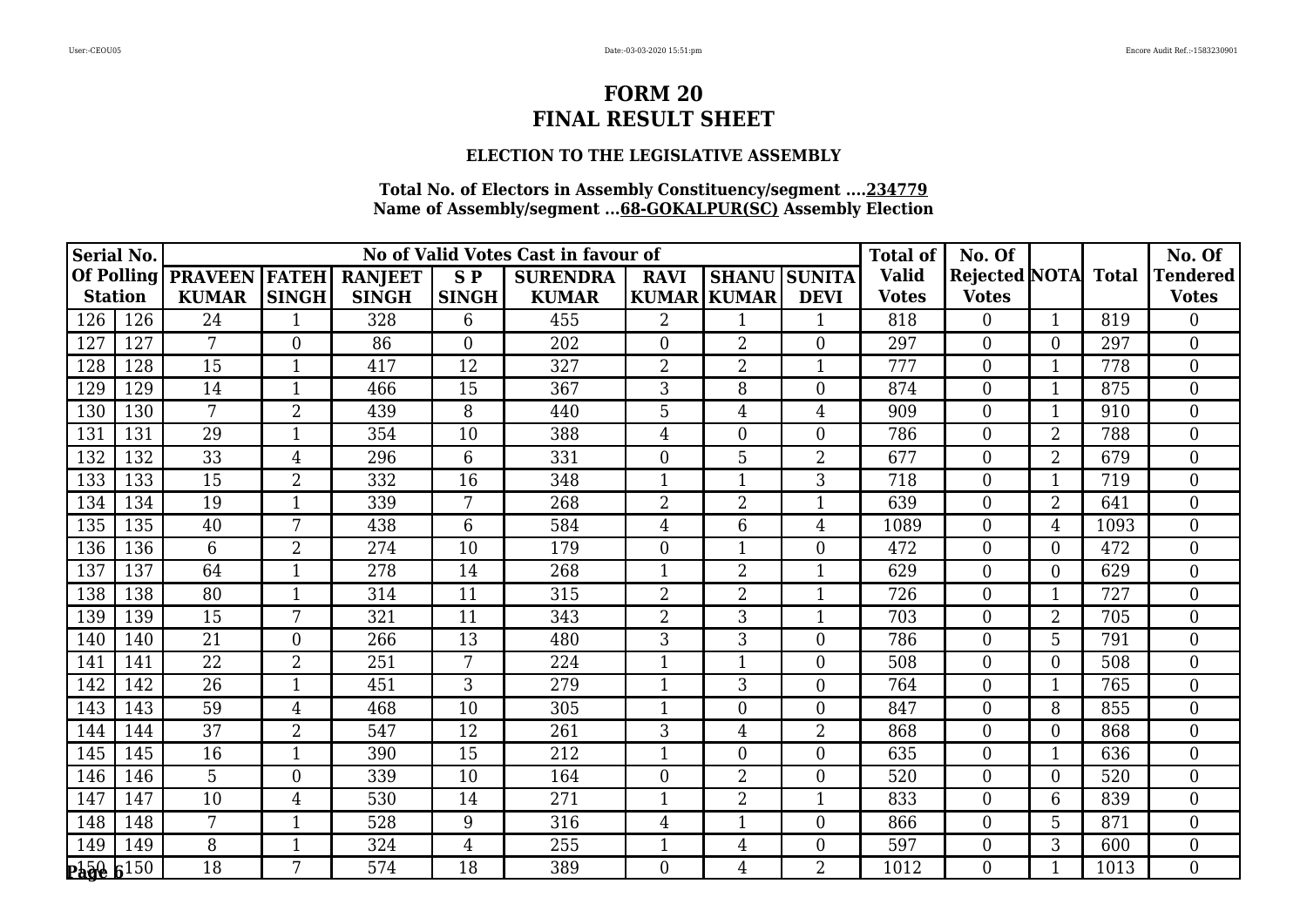### **ELECTION TO THE LEGISLATIVE ASSEMBLY**

| Serial No.            |     |                      |                |                |                | No of Valid Votes Cast in favour of |                  |                    | <b>Total of</b>     | No. Of       |                     |                | No. Of |                  |
|-----------------------|-----|----------------------|----------------|----------------|----------------|-------------------------------------|------------------|--------------------|---------------------|--------------|---------------------|----------------|--------|------------------|
| <b>Of Polling</b>     |     | <b>PRAVEEN FATEH</b> |                | <b>RANJEET</b> | SP <sub></sub> | <b>SURENDRA</b>                     | <b>RAVI</b>      |                    | <b>SHANU SUNITA</b> | <b>Valid</b> | Rejected NOTA Total |                |        | <b>Tendered</b>  |
| <b>Station</b>        |     | <b>KUMAR</b>         | <b>SINGH</b>   | <b>SINGH</b>   | <b>SINGH</b>   | <b>KUMAR</b>                        |                  | <b>KUMAR KUMAR</b> | <b>DEVI</b>         | <b>Votes</b> | <b>Votes</b>        |                |        | <b>Votes</b>     |
| 151                   | 151 | 37                   | 6              | 380            | 34             | 598                                 | 3                | 5                  | $\overline{2}$      | 1065         | $\overline{0}$      | 6              | 1071   | $\theta$         |
| 152                   | 152 | 162                  | 3              | 249            | 6              | 580                                 | $\overline{2}$   | $\overline{2}$     | 2                   | 1006         | $\boldsymbol{0}$    | 3              | 1009   | $\overline{0}$   |
| 153                   | 153 | 125                  | $\mathbf 1$    | 152            | 8              | 328                                 | $\Omega$         | $\overline{4}$     | $\Omega$            | 618          | $\overline{0}$      | $\overline{3}$ | 621    | $\theta$         |
| 154                   | 154 | 178                  | $\theta$       | 184            | 20             | 601                                 | 2                |                    | $\overline{0}$      | 986          | $\theta$            | 4              | 990    | $\overline{0}$   |
| 155                   | 155 | 22                   | $\mathbf{1}$   | 47             | 10             | 826                                 | 4                | 3                  | $\boldsymbol{0}$    | 913          | $\boldsymbol{0}$    | 1              | 914    | $\boldsymbol{0}$ |
| 156                   | 156 | 45                   | 7              | 306            | 17             | 638                                 | $\overline{0}$   | 3                  | $\overline{0}$      | 1016         | $\overline{0}$      | $\mathbf{1}$   | 1017   | $\theta$         |
| 157                   | 157 | 31                   | $\overline{2}$ | 285            | 19             | 566                                 | 4                | 6                  | $\overline{0}$      | 913          | $\overline{0}$      | 6              | 919    | $\theta$         |
| 158                   | 158 | 69                   | 1              | 336            | 7              | 571                                 | $\overline{2}$   | $\overline{2}$     |                     | 989          | $\boldsymbol{0}$    | $\overline{3}$ | 992    | $\overline{0}$   |
| 159                   | 159 | 86                   | 4              | 218            | 16             | 622                                 | $\mathbf{1}$     | $\mathbf{1}$       | 1                   | 949          | $\theta$            | $\overline{2}$ | 951    | $\theta$         |
| 160                   | 160 | 189                  | 3              | 175            | 7              | 469                                 | $\Omega$         | $\overline{2}$     |                     | 846          | $\overline{0}$      | $\overline{2}$ | 848    | $\theta$         |
| 161                   | 161 | 168                  | 1              | 99             | 5              | 363                                 | $\boldsymbol{0}$ | $\boldsymbol{0}$   | $\boldsymbol{0}$    | 636          | $\boldsymbol{0}$    | 2              | 638    | $\overline{0}$   |
| 162                   | 162 | 5                    | 5              | 513            | 22             | 378                                 | 3                | $\overline{2}$     | $\overline{0}$      | 928          | $\overline{0}$      | $\overline{4}$ | 932    | $\theta$         |
| 163                   | 163 | 18                   | $\overline{2}$ | 310            | 11             | 354                                 |                  | $\overline{2}$     |                     | 699          | $\boldsymbol{0}$    | $\overline{2}$ | 701    | $\overline{0}$   |
| 164                   | 164 | $\overline{28}$      | 5              | 358            | 10             | 488                                 | 19               | 6                  | 5                   | 919          | $\overline{0}$      | $\overline{2}$ | 921    | $\overline{0}$   |
| 165                   | 165 | $\overline{0}$       | $\overline{2}$ | 382            | 5              | 176                                 | $\Omega$         | 1                  | $\overline{0}$      | 566          | $\overline{0}$      | 4              | 570    | $\theta$         |
| 166                   | 166 | 8                    | 6              | 620            | 15             | 250                                 | $\overline{2}$   | 3                  | $\overline{0}$      | 904          | $\overline{0}$      | 1              | 905    | $\overline{0}$   |
| 167                   | 167 | 6                    | $\overline{4}$ | 334            | 9              | 256                                 | $\overline{0}$   | 3                  | $\overline{0}$      | 612          | $\boldsymbol{0}$    | $\overline{0}$ | 612    | $\overline{0}$   |
| 168                   | 168 | 26                   | 7              | 379            | 5              | 350                                 | $\mathbf 1$      |                    | $\overline{0}$      | 769          | $\boldsymbol{0}$    | 5              | 774    | $\theta$         |
| 169                   | 169 | 27                   | 4              | 456            | 9              | 528                                 | 4                | 7                  | $\overline{0}$      | 1035         | $\boldsymbol{0}$    | 3              | 1038   | $\overline{0}$   |
| 170                   | 170 | $7\overline{ }$      | $\overline{0}$ | 533            | 15             | 439                                 | 3                | 5                  | 4                   | 1006         | $\boldsymbol{0}$    | 3              | 1009   | $\theta$         |
| 171                   | 171 | 19                   | 6              | 590            | 14             | 343                                 | 3                | 3                  | $\overline{0}$      | 978          | $\overline{0}$      | $\overline{4}$ | 982    | $\overline{0}$   |
| 172                   | 172 | $\overline{25}$      | 6              | 431            | 12             | 306                                 | $\overline{0}$   | $\overline{2}$     | $\mathbf{1}$        | 783          | $\boldsymbol{0}$    | 4              | 787    | $\overline{0}$   |
| 173                   | 173 | 14                   | $\overline{4}$ | 597            | 6              | 310                                 | $\mathbf{1}$     | 5                  | $\overline{0}$      | 937          | $\overline{0}$      | 3              | 940    | $\theta$         |
| 174                   | 174 | $\overline{4}$       | 1              | 431            | 8              | 279                                 |                  | $\overline{2}$     | $\overline{0}$      | 726          | $\boldsymbol{0}$    | 6              | 732    | $\theta$         |
| $P_4$ $\frac{175}{2}$ |     | $\overline{11}$      | $\overline{2}$ | 480            | 8              | 351                                 |                  | 5                  |                     | 859          | $\overline{0}$      | 4              | 863    | $\overline{0}$   |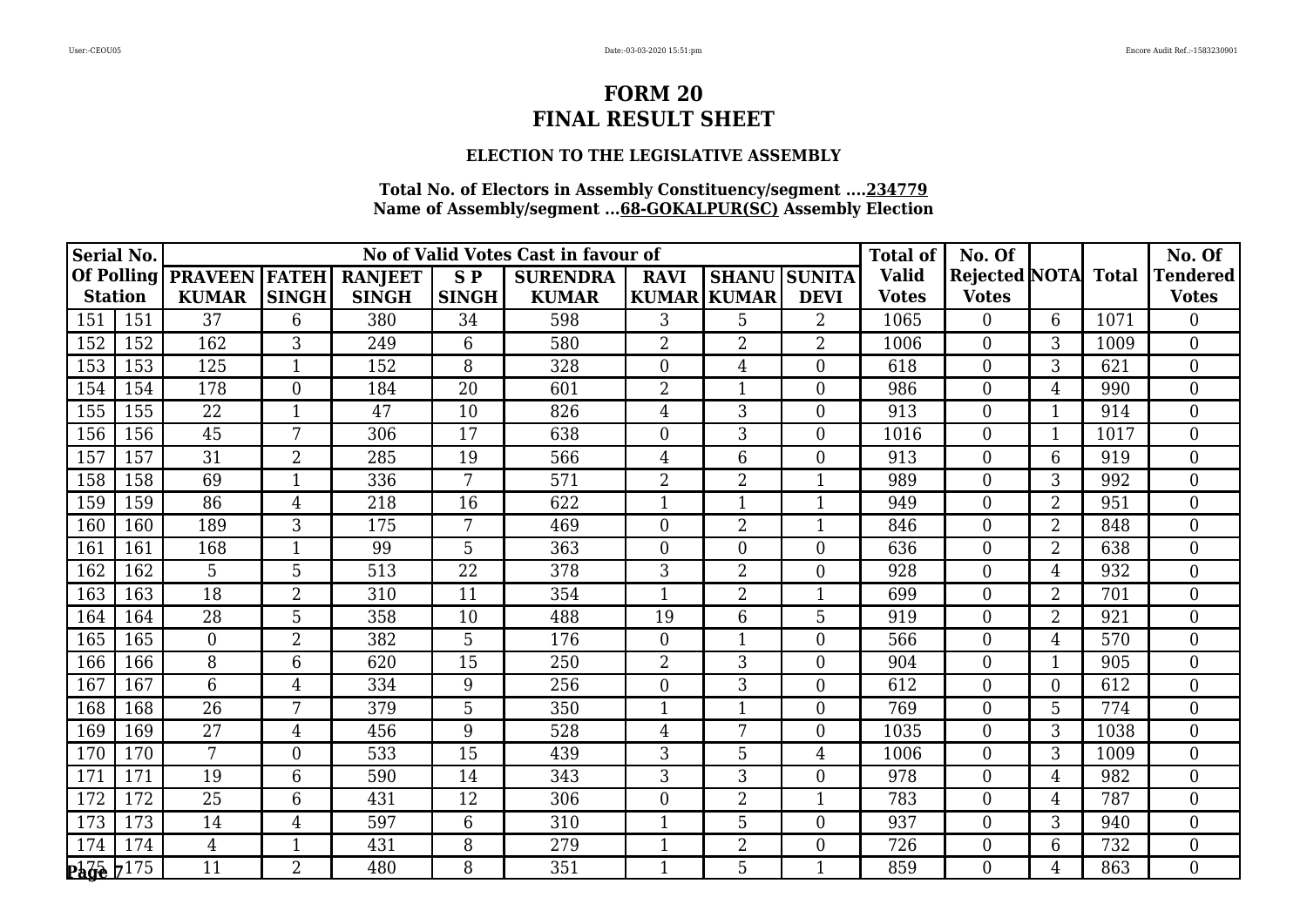### **ELECTION TO THE LEGISLATIVE ASSEMBLY**

| Serial No.       |     |                 |                  |                |                | No of Valid Votes Cast in favour of |                  |                    |                     | <b>Total of</b> | No. Of               |                |              | No. Of                        |
|------------------|-----|-----------------|------------------|----------------|----------------|-------------------------------------|------------------|--------------------|---------------------|-----------------|----------------------|----------------|--------------|-------------------------------|
| Of Polling       |     | <b>PRAVEEN</b>  | <b>FATEH</b>     | <b>RANJEET</b> | <b>SP</b>      | <b>SURENDRA</b>                     | <b>RAVI</b>      |                    | <b>SHANU SUNITA</b> | <b>Valid</b>    | <b>Rejected NOTA</b> |                | <b>Total</b> | <b><i><u>Fendered</u></i></b> |
| <b>Station</b>   |     | <b>KUMAR</b>    | <b>SINGH</b>     | <b>SINGH</b>   | <b>SINGH</b>   | <b>KUMAR</b>                        |                  | <b>KUMAR KUMAR</b> | <b>DEVI</b>         | <b>Votes</b>    | <b>Votes</b>         |                |              | <b>Votes</b>                  |
| 176              | 176 | 10              | $\overline{2}$   | 306            | 11             | 303                                 |                  | $\overline{2}$     | $\Omega$            | 635             | $\overline{0}$       |                | 636          | 0                             |
| 177              | 177 | 3               | $\overline{2}$   | 406            | 17             | 460                                 | $\overline{2}$   | $\overline{4}$     | $\overline{0}$      | 894             | $\boldsymbol{0}$     | 6              | 900          | $\overline{0}$                |
| 178              | 178 | $\overline{0}$  | 4                | 565            | 20             | 315                                 | $\overline{0}$   | $\overline{0}$     | $\mathbf{1}$        | 905             | $\boldsymbol{0}$     | 1              | 906          | $\theta$                      |
| 179              | 179 | 10              | 4                | 510            | 8              | 196                                 | $\overline{0}$   | 3                  | $\overline{0}$      | 731             | $\boldsymbol{0}$     | $\overline{2}$ | 733          | $\overline{0}$                |
| 180              | 180 | $6\phantom{1}$  | $\overline{2}$   | 466            | 8              | 370                                 | $\overline{2}$   | $\overline{4}$     | $\mathbf{1}$        | 859             | $\boldsymbol{0}$     | $\mathbf{1}$   | 860          | $\overline{0}$                |
| 181              | 181 | 14              | $\mathbf{1}$     | 315            | 13             | 329                                 | $\overline{0}$   | 1                  | $\Omega$            | 673             | $\overline{0}$       | 3              | 676          | $\theta$                      |
| 182              | 182 | 8               | 1                | 335            | 11             | 284                                 |                  |                    | $\Omega$            | 641             | $\boldsymbol{0}$     | 4              | 645          | $\theta$                      |
| 183              | 183 | 31              | $\boldsymbol{0}$ | 200            | 5              | 327                                 | $\boldsymbol{0}$ | $\overline{2}$     | 2                   | 567             | $\boldsymbol{0}$     | 4              | 571          | $\mathbf{0}$                  |
| 184              | 184 | 24              | $\mathbf{1}$     | 174            | $\overline{4}$ | 517                                 | $\overline{2}$   | $\overline{2}$     | $\overline{2}$      | 726             | $\overline{0}$       | $\overline{2}$ | 728          | $\overline{0}$                |
| 185              | 185 | 17              | $\mathbf{1}$     | 105            | 8              | 403                                 | $\mathbf{1}$     |                    | 2                   | 538             | $\overline{0}$       | 1              | 539          | $\theta$                      |
| 186              | 186 | $\overline{42}$ | $\mathbf{0}$     | 98             | $\overline{7}$ | $\overline{772}$                    | $\overline{2}$   | 5                  | 4                   | 930             | $\boldsymbol{0}$     | 1              | 931          | $\overline{0}$                |
| 187              | 187 | 11              | $\boldsymbol{0}$ | 216            | 14             | 717                                 | 4                | 5                  | $\overline{0}$      | 967             | $\boldsymbol{0}$     | $\mathbf 1$    | 968          | $\theta$                      |
| 188              | 188 | 26              | 8                | 245            | 9              | 453                                 | $\mathbf{1}$     | $\overline{0}$     | $\overline{0}$      | 742             | $\boldsymbol{0}$     | $\mathbf{1}$   | 743          | $\overline{0}$                |
| 189              | 189 | $\overline{13}$ | $\overline{2}$   | 138            | $\overline{5}$ | 419                                 | $\mathbf{1}$     | 3                  | $\overline{0}$      | 581             | $\overline{0}$       | $\overline{2}$ | 583          | $\overline{0}$                |
| 190              | 190 | 16              | $\mathbf{0}$     | 270            | 12             | 238                                 | $\overline{0}$   |                    | $\overline{0}$      | 537             | $\boldsymbol{0}$     | $\overline{2}$ | 539          | $\theta$                      |
| 191              | 191 | 6               | $\mathbf 1$      | 249            | 16             | 323                                 | $\overline{0}$   | $\overline{2}$     |                     | 598             | $\boldsymbol{0}$     | 0              | 598          | $\overline{0}$                |
| 192              | 192 | 38              | $\mathbf{1}$     | 323            | 7              | 584                                 | 12               | 3                  | 2                   | 970             | $\boldsymbol{0}$     | 1              | 971          | $\overline{0}$                |
| 193              | 193 | 32              | $\mathbf{1}$     | 172            | 9              | 505                                 | $\overline{2}$   | $\overline{2}$     | $\overline{0}$      | 723             | $\overline{0}$       | 3              | 726          | $\overline{0}$                |
| 194              | 194 | $\overline{22}$ | $\overline{2}$   | 315            | $\overline{7}$ | 400                                 | $\overline{0}$   | $\mathbf{1}$       | $\overline{2}$      | 749             | $\boldsymbol{0}$     | $\Omega$       | 749          | $\overline{0}$                |
| 195              | 195 | $\overline{53}$ | $\mathbf{1}$     | 544            | 18             | 564                                 | $\mathbf{1}$     | 5                  | $\overline{2}$      | 1188            | $\overline{0}$       | 7              | 1195         | $\theta$                      |
| 196              | 196 | 11              | 1                | 220            | 5              | 455                                 | 2                | 3                  | $\Omega$            | 697             | $\boldsymbol{0}$     | 4              | 701          | $\theta$                      |
| 197              | 197 | 50              | $\overline{1}$   | 321            | 6              | 382                                 | 7                | $\overline{2}$     | $\mathbf{1}$        | 770             | $\boldsymbol{0}$     | $\mathbf{1}$   | 771          | $\boldsymbol{0}$              |
| 198              | 198 | 19              | $\mathbf{1}$     | 308            | 8              | 396                                 | 5                | 3                  | $\overline{0}$      | 740             | $\overline{0}$       | 6              | 746          | $\theta$                      |
| 199              | 199 | 50              | 3                | 330            | 12             | 357                                 | $\overline{2}$   | 6                  | $\mathbf{1}$        | 761             | $\boldsymbol{0}$     | 0              | 761          | $\overline{0}$                |
| <b>Page 8200</b> |     | $\overline{58}$ | $\overline{2}$   | 371            | 14             | 562                                 | 4                | $\overline{2}$     |                     | 1014            | $\overline{0}$       | $\overline{2}$ | 1016         | $\overline{0}$                |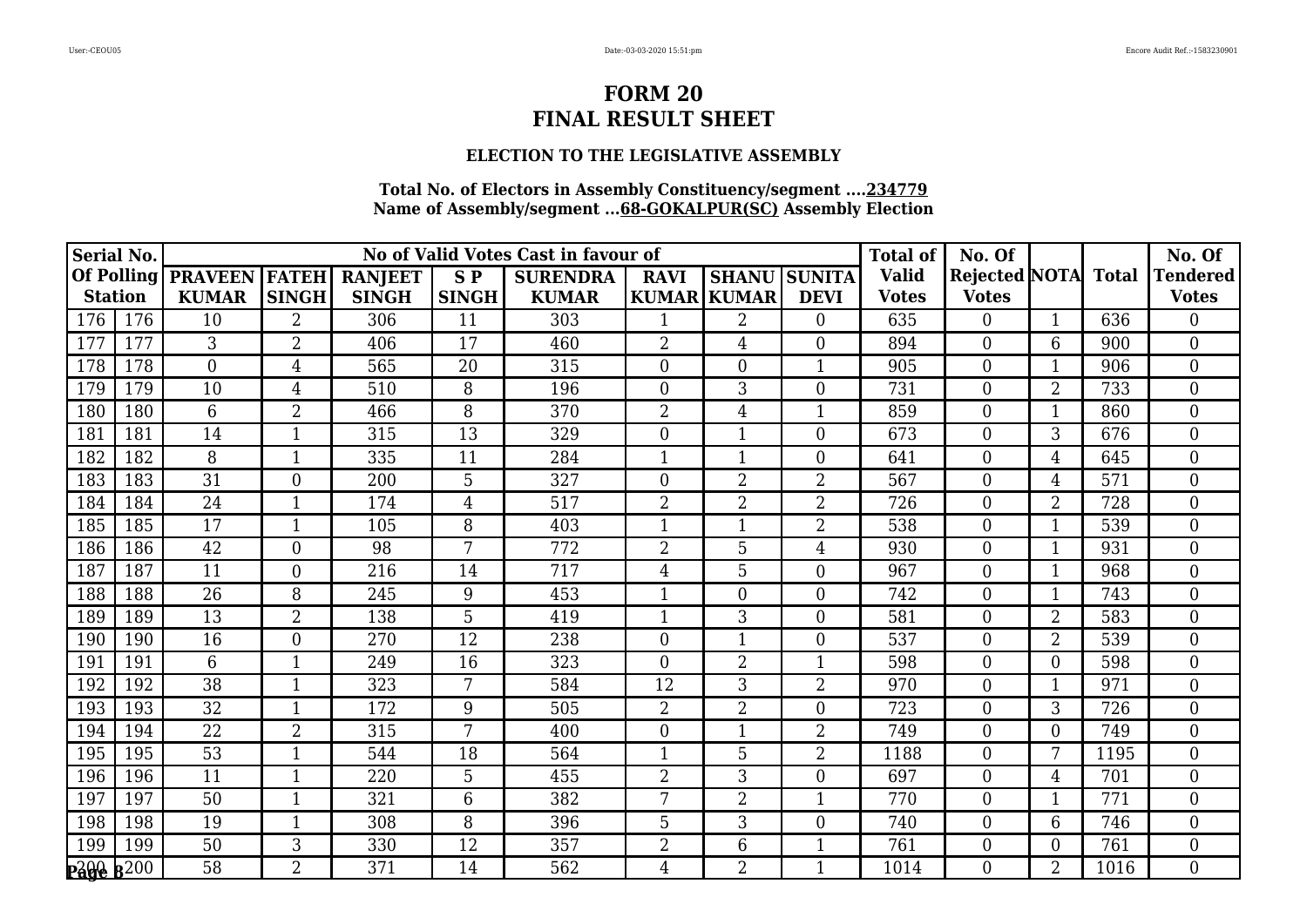### **ELECTION TO THE LEGISLATIVE ASSEMBLY**

| <b>Serial No.</b>                             |     |                 |                  |                |                    | No of Valid Votes Cast in favour of |                |                    |                | <b>Total of</b> | No. Of              |                 |            | No. Of           |
|-----------------------------------------------|-----|-----------------|------------------|----------------|--------------------|-------------------------------------|----------------|--------------------|----------------|-----------------|---------------------|-----------------|------------|------------------|
| Of Polling                                    |     | <b>PRAVEEN</b>  | <b>FATEH</b>     | <b>RANJEET</b> | $S$ $\overline{P}$ | <b>SURENDRA</b>                     | <b>RAVI</b>    | <b>SHANU</b>       | <b>SUNITA</b>  | <b>Valid</b>    | Rejected NOTA Total |                 |            | <b>Tendered</b>  |
| <b>Station</b>                                |     | <b>KUMAR</b>    | <b>SINGH</b>     | <b>SINGH</b>   | <b>SINGH</b>       | <b>KUMAR</b>                        |                | <b>KUMAR KUMAR</b> | <b>DEVI</b>    | <b>Votes</b>    | <b>Votes</b>        |                 |            | <b>Votes</b>     |
| 201                                           | 201 | 23              | $\mathbf{1}$     | 408            | 11                 | 485                                 | $\overline{2}$ | 3                  | 3              | 936             | $\overline{0}$      | 3 <sup>1</sup>  | 939        | $\overline{0}$   |
| 202                                           | 202 | 13              | $\overline{0}$   | 352            | 9                  | 628                                 | 3              |                    | 1              | 1007            | $\boldsymbol{0}$    |                 | 1008       | $\overline{0}$   |
| 203                                           | 203 | 19              | $\overline{2}$   | 192            | 7                  | 558                                 | $\overline{0}$ | 4                  | $\overline{0}$ | 782             | $\boldsymbol{0}$    | $\overline{4}$  | 786        | $\overline{0}$   |
| 204                                           | 204 | 27              | $\overline{2}$   | 302            | 9                  | 406                                 | $\overline{0}$ | 3                  | $\overline{0}$ | 749             | $\overline{0}$      | 3               | 752        | $\overline{0}$   |
| 205                                           | 205 | 34              | $\mathbf{1}$     | 304            | $\overline{6}$     | 412                                 | 3              | $\overline{2}$     | $\overline{0}$ | 762             | $\boldsymbol{0}$    | $\overline{2}$  | 764        | $\boldsymbol{0}$ |
| 206                                           | 206 | 34              | $\mathbf{1}$     | 419            | 12                 | 571                                 | 3              | $\overline{2}$     | 1              | 1043            | $\overline{0}$      | 5               | 1048       | $\theta$         |
| 207                                           | 207 | 40              | $\overline{2}$   | 363            | 11                 | 474                                 | 3              | 5                  | 3              | 901             | $\overline{0}$      | $\overline{4}$  | 905        | $\overline{0}$   |
| 208                                           | 208 | 15              | $\overline{2}$   | 427            | 10                 | 465                                 | $\overline{0}$ | $\overline{2}$     | $\overline{0}$ | 921             | $\boldsymbol{0}$    |                 | 922        | $\mathbf{0}$     |
| 209                                           | 209 | $\overline{7}$  | $\boldsymbol{0}$ | 349            | $\overline{4}$     | 232                                 | $\overline{0}$ |                    | $\mathbf{1}$   | 594             | $\boldsymbol{0}$    | $\overline{0}$  | 594        | $\mathbf{0}$     |
| 210                                           | 210 | 11              | $\overline{0}$   | 326            | $\overline{4}$     | 234                                 | $\overline{0}$ | 1                  | $\overline{0}$ | 576             | $\overline{0}$      | 3               | 579        | $\overline{0}$   |
| 211                                           | 211 | 7               | $\mathbf{1}$     | 336            | 6                  | 294                                 | 5              | 3                  | $\overline{0}$ | 652             | $\overline{0}$      | 0               | 652        | $\overline{0}$   |
| 212                                           | 212 | 10              | $\mathbf{1}$     | 283            | 5                  | 293                                 | $\overline{2}$ | $\overline{2}$     | $\mathbf{1}$   | 597             | $\theta$            | 3               | 600        | $\theta$         |
| 213                                           | 213 | 19              | $\overline{0}$   | 349            | 7                  | 487                                 | $\mathbf{1}$   |                    | $\overline{0}$ | 864             | $\boldsymbol{0}$    | $\overline{2}$  | 866        | $\overline{0}$   |
| 214                                           | 214 | 22              | 13               | 324            | $\overline{4}$     | 334                                 | $\overline{2}$ | $\overline{2}$     | $\overline{0}$ | 701             | $\overline{0}$      |                 | 702        | $\overline{0}$   |
| 215                                           | 215 | $\overline{55}$ | $\mathbf{1}$     | 393            | 7                  | 493                                 | $\overline{2}$ |                    | $\overline{0}$ | 952             | $\overline{0}$      | $\overline{2}$  | 954        | $\overline{0}$   |
| <b>Total EVM</b><br><b>Votes</b>              |     | 4558            | 418              | 68575          | 2212               | 88090                               | 342            | 593                | 137            | 164925          | $\bf{0}$            | 449             | 165374     | $\bf{0}$         |
| Total Postal<br><b>Ballot</b><br><b>Votes</b> |     | 41              | $\overline{2}$   | 389            | 21                 | 362                                 | $\overline{0}$ | $\Omega$           | $\overline{0}$ | 815             | 314                 | $7\overline{ }$ | 1136       | $\overline{0}$   |
| <b>Total</b><br><b>Votes</b><br><b>Polled</b> |     | 4599            | 420              | 68964          | 2233               | 88452                               | 342            | 593                | 137            | 165740          | 314                 |                 | 456 166510 | $\bf{0}$         |